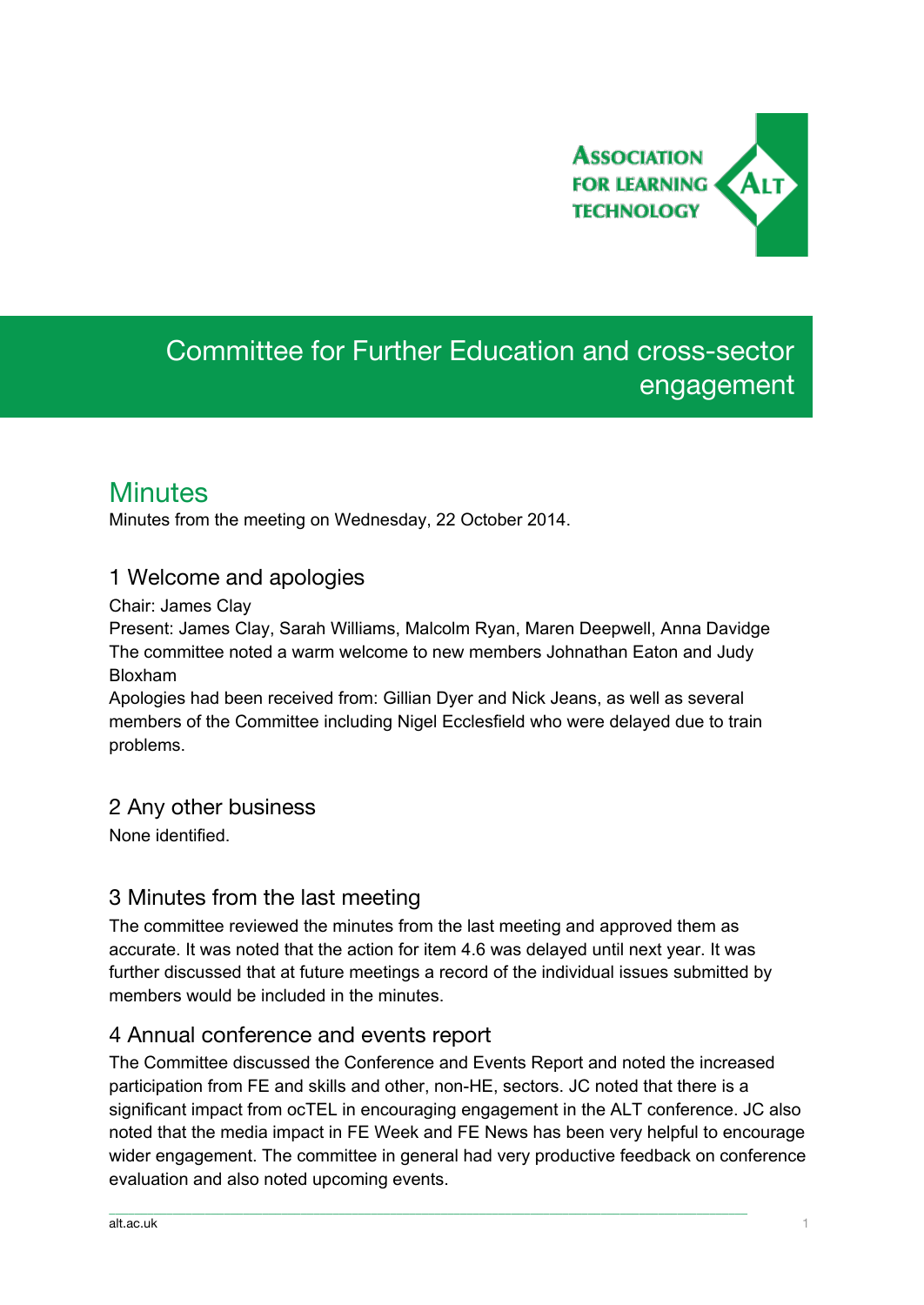# 5 Website and communication report

The committee discussed and reviewed the report. There was strong positive feedback for having the report and associated data and analysis. Thanks noted to all staff involved. One action the committee discussed is to run a webinar in conjunction with the Annual Conference Call for Papers to help promote submissions from outside HE by discussing "How do you know what you're doing is interesting/worth sharing?".

Action: JC and MD to take forward further engaging practitioner researcher via a webinar or newsletter in early 2015 in time for the call for papers.

# 6 Policy developments: FELTAG and ETAG

MD provided a brief overall update on ALT's work on FELTAG and ETAG. MD outlined ALT's involvement in the work of ETAG between now and January including contributing to all three ETAG clusters. The Committee discussed FELTAG and work ongoing across the sector.

Action: The Committee is keen to support ALT to do more to lead the agenda on FELTAG Action: The Committee is interested in contributing to a session at the winter conference Action: The Committee decided to hold an interim meeting of the Committee members interested in FELTAG, ETAG to discuss further action.

# 7 Reporting from Trustees

The Committee noted the minutes from the last Trustee meeting and all relevant points were picked up elsewhere on the agenda.

# 8 Reporting to and from Committees

This item was covered throughout the day, as this meeting took place parallel to all other committee meetings.

#### 9 International issues

None at this meeting beyond what is noted above.

### 10 Members' updates

This item was not discussed in detail during this meeting. Action: For Committee Members to submit updates ahead of the next meeting and for these to be included in the minutes from now on.

# 11 AOB

None identified at the start of the meeting.

# 12 Dates of next meetings

Dates of the next meeting in early 2015 will be circulated to all members via the mailing list.

 $\_$  , and the set of the set of the set of the set of the set of the set of the set of the set of the set of the set of the set of the set of the set of the set of the set of the set of the set of the set of the set of th